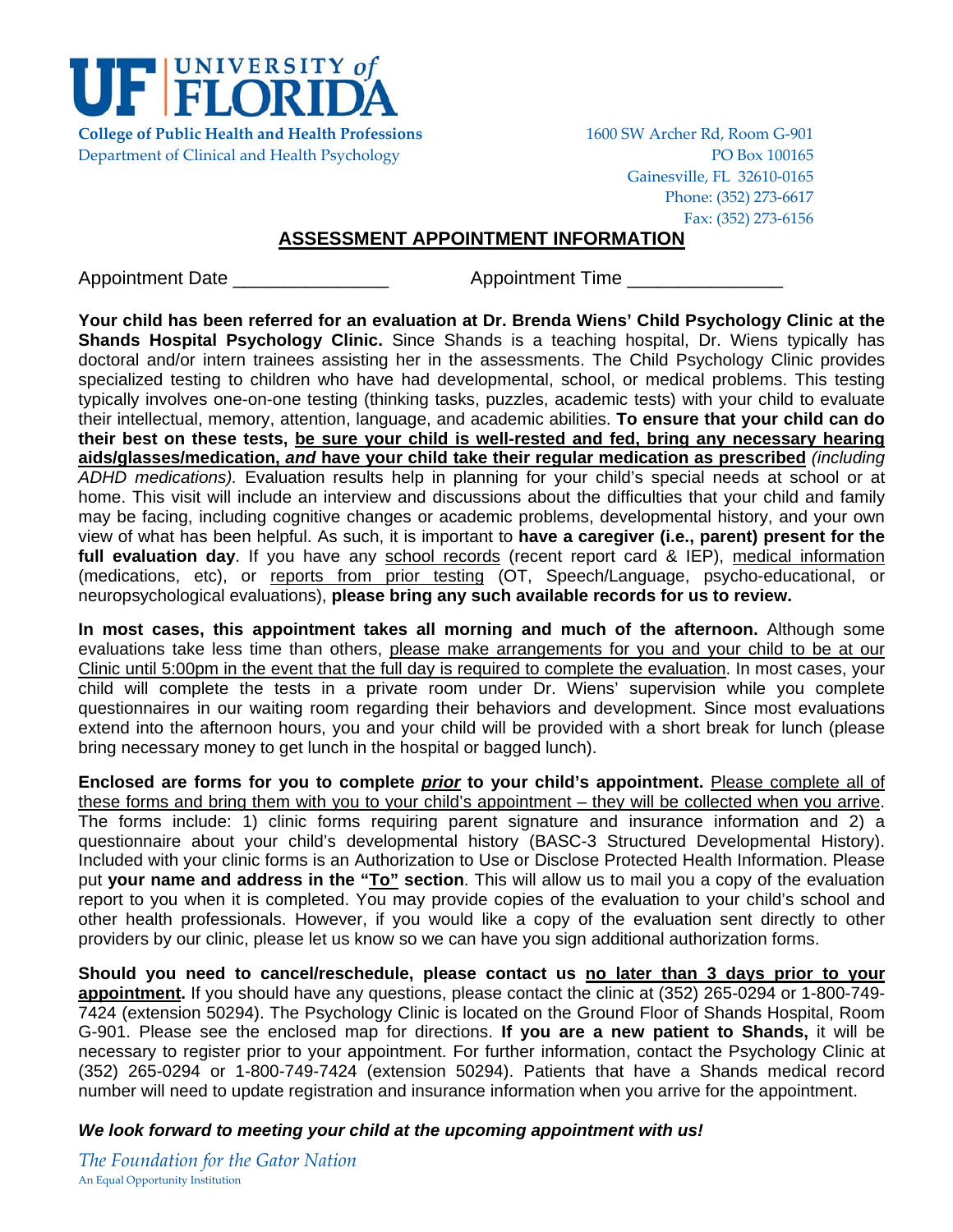#### University of Florida Psychology Clinic

#### INSURANCE INFORMATION REQUEST

#### \*\*PLEASE COMPLETE THIS FORM CORRECTLY OR YOUR INSURANCE COMPANY WILL **NOT** BILLED APPROPRIATELY AND THE BALANCE WILL BECOME **BE YOUR RESPONSIBILITY\*\***

Date

Patient Name

Date of Birth

| <b>Primary Insurance</b>                                                                                                                                                                                                        | <b>Secondary Insurance</b>                          |  |  |  |  |
|---------------------------------------------------------------------------------------------------------------------------------------------------------------------------------------------------------------------------------|-----------------------------------------------------|--|--|--|--|
| 1. Name of Insurance Company                                                                                                                                                                                                    | 1. Name of Insurance Company                        |  |  |  |  |
|                                                                                                                                                                                                                                 | Address                                             |  |  |  |  |
| <b>Insurance Phone Number</b><br>(see back of card)                                                                                                                                                                             | <b>Insurance Phone Number</b><br>(see back of card) |  |  |  |  |
| 2. Subscriber/Policy/Member/Contract ID #                                                                                                                                                                                       | 2. Subscriber/Policy/Member/Contract ID #           |  |  |  |  |
| 3. Name of Policy Holder<br>$\label{eq:1} \begin{split} \mathcal{L}_{\text{max}}(\mathcal{L}_{\text{max}},\mathcal{L}_{\text{max}},\mathcal{L}_{\text{max}}) = \mathcal{L}_{\text{max}}(\mathcal{L}_{\text{max}}), \end{split}$ | 3. Name of Policy Holder                            |  |  |  |  |
| 4. Policy Holder's Date of Birth                                                                                                                                                                                                | 4. Policy Holder's Date of Birth                    |  |  |  |  |
| 5. Relationship of Policy Holder to Patient                                                                                                                                                                                     | 5. Relationship of Policy Holder to Patient         |  |  |  |  |
| 6. Is this group or individual insurance? Group                                                                                                                                                                                 | 6. Is this group or individual insurance? Group     |  |  |  |  |
| Individual                                                                                                                                                                                                                      | Individual                                          |  |  |  |  |
| IF GROUP, PLEASE COMPLETE:                                                                                                                                                                                                      | IF GROUP, PLEASE COMPLETE:                          |  |  |  |  |
| Group Number                                                                                                                                                                                                                    | Group Number                                        |  |  |  |  |
| Employer Name                                                                                                                                                                                                                   | Employer Name                                       |  |  |  |  |
|                                                                                                                                                                                                                                 | Address                                             |  |  |  |  |
|                                                                                                                                                                                                                                 | Phone                                               |  |  |  |  |

#### AUTHORIZATION TO RELEASE MEDICAL INFORMATION AND PAY INSURANCE BENEFITS: 7.

I hereby authorize Clinical and Health Psychology to release information related to all psychological care, attention and treatment to the above listed carrier. I also hereby authorize and request payment directly to Florida Health Professions Association, Inc. for bills covering this period of treatment, by all Insurance carriers with whom I have coverage. I further agree to pay all charges connected with this treatment not covered by any insurance I may have, and understand insurance coverage does not release me of obligation to begin payment upon initial visit. (Copies of this agreement shall be valid as the original)

Signature - Patient or Guardian

 $\mathbb{R}^{\mathbb{Z}}$ 

Signature - Policy Holder or Guarantor (if other than patient/guardian)

Date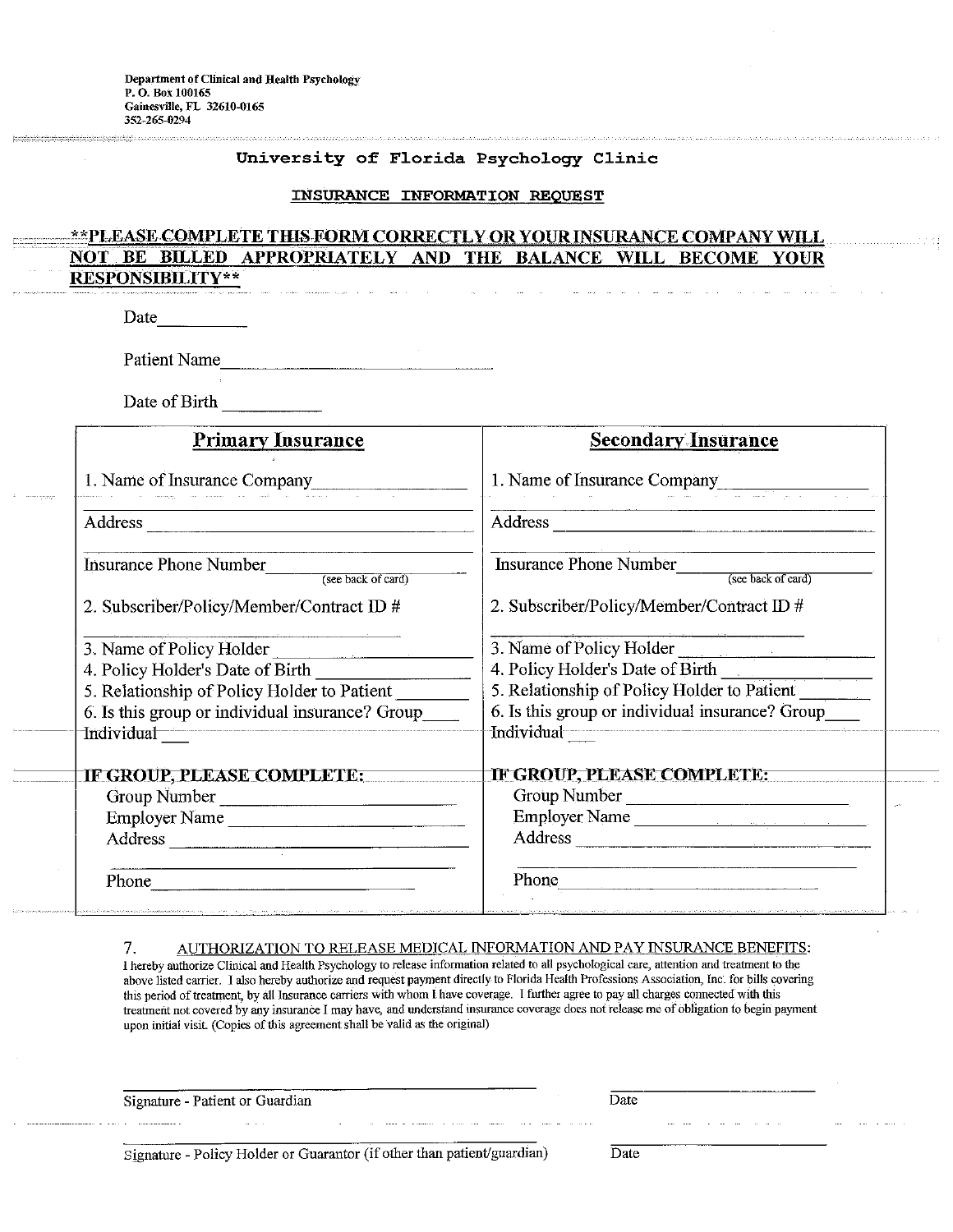

The Foundation for The Gator Nation

# **Patient Information Form**

|                                                                                                                                                                                                                                | Please complete this form to ensure we have the most accurate and current information. We may                                                                                                                                  |
|--------------------------------------------------------------------------------------------------------------------------------------------------------------------------------------------------------------------------------|--------------------------------------------------------------------------------------------------------------------------------------------------------------------------------------------------------------------------------|
|                                                                                                                                                                                                                                | ask you to review this information from time to time to make sure it stays up-to-date.                                                                                                                                         |
| Patient First Name:                                                                                                                                                                                                            | Social Security #                                                                                                                                                                                                              |
|                                                                                                                                                                                                                                |                                                                                                                                                                                                                                |
|                                                                                                                                                                                                                                |                                                                                                                                                                                                                                |
| Address:                                                                                                                                                                                                                       | Date of Birth:                                                                                                                                                                                                                 |
| the contract of the contract of the contract of the contract of the contract of                                                                                                                                                | Age: $\qquad \qquad$                                                                                                                                                                                                           |
|                                                                                                                                                                                                                                |                                                                                                                                                                                                                                |
|                                                                                                                                                                                                                                | Marital Status: (circle one) Single                                                                                                                                                                                            |
|                                                                                                                                                                                                                                | Married Divorced Widow(er) Other                                                                                                                                                                                               |
| Home Phone: ( )                                                                                                                                                                                                                |                                                                                                                                                                                                                                |
| Work Phone: $\overline{(\phantom{a})}$                                                                                                                                                                                         | Religion: New York Changes and the Changes of the Changes of the Changes of the Changes of the Changes of the Changes of the Changes of the Changes of the Changes of the Changes of the Changes of the Changes of the Changes |
| $Cell$ Phone: $(\_\_\_\_\_\_\$                                                                                                                                                                                                 |                                                                                                                                                                                                                                |
| Parent/ Guardian's Name: (if applicable)                                                                                                                                                                                       |                                                                                                                                                                                                                                |
|                                                                                                                                                                                                                                | Ethnic/Racial Background: (circle one)                                                                                                                                                                                         |
|                                                                                                                                                                                                                                | African-American<br>Asian                                                                                                                                                                                                      |
|                                                                                                                                                                                                                                | Hispanic/Latino<br>Caucasian                                                                                                                                                                                                   |
| May we contact you at home? Yes/No                                                                                                                                                                                             | Native American<br>Multiracial                                                                                                                                                                                                 |
| May we contact you at work? Yes/No                                                                                                                                                                                             | Other: (explain)                                                                                                                                                                                                               |
| If yes, what time(s) would be good for                                                                                                                                                                                         |                                                                                                                                                                                                                                |
| contacting you?                                                                                                                                                                                                                | Employer:                                                                                                                                                                                                                      |
| Can a message be left at home? Yes/ No                                                                                                                                                                                         |                                                                                                                                                                                                                                |
|                                                                                                                                                                                                                                |                                                                                                                                                                                                                                |
| Emergency Contact Phone $\#$ : $\Box$                                                                                                                                                                                          |                                                                                                                                                                                                                                |
| Who referred you to us?                                                                                                                                                                                                        | <u> 1980 - Johann John Stone, mars et al. 1980 - John Stone, mars et al. 1980 - John Stone, mars et al. 1980 - Joh</u>                                                                                                         |
|                                                                                                                                                                                                                                | ***********DO NOT WRITE BELOW THIS LINE**********                                                                                                                                                                              |
|                                                                                                                                                                                                                                | <b>OFFICE USE ONLY</b>                                                                                                                                                                                                         |
|                                                                                                                                                                                                                                | Other Notes:                                                                                                                                                                                                                   |
| Address and the contract of the contract of the contract of the contract of the contract of the contract of the contract of the contract of the contract of the contract of the contract of the contract of the contract of th | Fax: $\qquad$                                                                                                                                                                                                                  |
|                                                                                                                                                                                                                                |                                                                                                                                                                                                                                |
|                                                                                                                                                                                                                                | Policy Holder: Policy #: Policy #:                                                                                                                                                                                             |
| Group $#$ :                                                                                                                                                                                                                    |                                                                                                                                                                                                                                |
|                                                                                                                                                                                                                                | Phone:                                                                                                                                                                                                                         |
| Address:                                                                                                                                                                                                                       |                                                                                                                                                                                                                                |
| Policy Holder: Policy #:                                                                                                                                                                                                       |                                                                                                                                                                                                                                |
| Group $#$ :                                                                                                                                                                                                                    |                                                                                                                                                                                                                                |
| Provisions: Authorization Needed? Yes/No                                                                                                                                                                                       | Date Obtained:                                                                                                                                                                                                                 |
| Authorization #:<br>Deductible Amount:                                                                                                                                                                                         | Amount Satisfied:                                                                                                                                                                                                              |
|                                                                                                                                                                                                                                |                                                                                                                                                                                                                                |
|                                                                                                                                                                                                                                |                                                                                                                                                                                                                                |
| Co-pay Amount:<br>Co-Insurance Amount:                                                                                                                                                                                         | Self-pay Amount:                                                                                                                                                                                                               |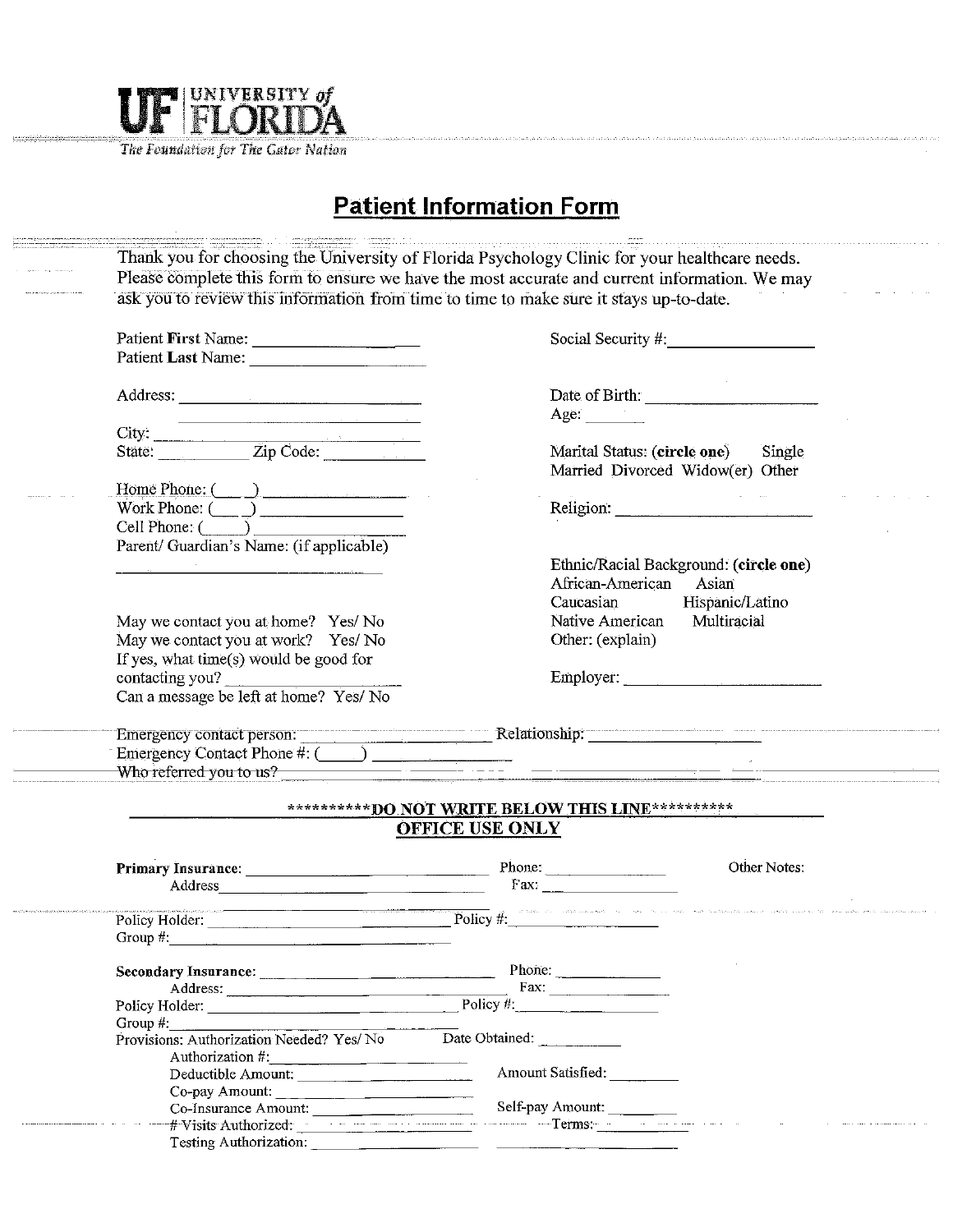

**College of Public Health and Health Professions** Department of Clinical and Health Psychology Psychology Clinic

1600 SW Archer Rd, Room G-901 PO Box 100165 Gainesville, FL 32610-0165 Phone: (352) 265-0294 Fax: (352) 265-0096

#### **Informational Handout**

The Psychology Clinic in Shands Hospital at the University of Florida provides assessment and treatment services for children, adolescents, adults, older adults, couples, and families. Our clinic provides services for emotional problems and those with a range of medical illnesses. Licensed and board certified faculty psychologists are responsible for all services in our clinic. Like Shands Hospital and the University of Florida Clinics, the psychology clinic is a training site. Therefore, trainees are likely to be involved in your care. In all cases, these trainees work under the direction of a faculty member. This may involve the faculty member watching the trainee through a one-way mirror or taped recording. Our trainees are bound by the same ethical and legal standards as our licensed psychologists. Please discuss with your provider any questions or concerns you might have about this or any issue related to our clinic.

#### **Hours of Operation**

The Psychology Clinic schedules patient appointments between 8AM-5PM Monday, Wednesday, Thursday, and Friday. Appointments are scheduled between the hours of 8AM -7PM on Tuesday's.

#### What to Expect

The Licensed Psychologist and trainee assigned to you work as a team. Your team will likely start with an assessment. This assessment gathers information to answer questions about your particular case. This information is also helpful in planning effective treatment if needed. Your team conducts this assessment through an interview with you and/or family and friends. In addition, testing may be appropriate. This may include paper and pencil testing of your thinking and learning abilities, memory, emotions and/or behaviors. You should be sure and understand the purpose {purposes} of this testing by talking with either the licensed psychologist or trainee. In all cases, all procedures will be explained to you. This evaluation may take from 2-8 hours.

Following your assessment, it may be suggested to you that you begin treatment in our clinic. We attempt to provide the most helpful treatment possible for your situation based on our own research and the research of others. Previous research studies indicate that many patients are helped by therapy. However, treatment benefits cannot be guaranteed. Your therapist will be happy to discuss any questions you may have. These therapy sessions can last as little as 30 minutes or as long 80 minutes. Your therapist will discuss the length of your sessions before you begin treatment.

If you have any concerns about your assessment or treatment, you should discuss them with the supervising licensed psychologist or trainee. As we mentioned earlier, this is a training clinic and you may be observed during your assessment or treatment. If your psychologist or trainee wishes to tape record your assessment or treatment for use in supervision of your care, they will ask you to sign a separate form. This form grants them permission for taping before it occurs. You also may be offered the opportunity to participate in a research study. Participation in our research is voluntary. If you agree to participate, you will be informed about the particular study and will be asked to sign a separate permission form.

## **About Privacy**

The information you provide at these sessions will be treated with great care and kept private according to state law and the rule of our profession. In a few rare circumstances, your privacy cannot be protected. Here are the most common examples:

- 1) if a court has ordered you to seek evaluation and treatment here, then the court has a right to this information
- 2} if a court orders release of your records for a legal proceeding
- 3} if you make a serious threat to harm yourself or another person
- 4) if your provider believes that either a child or an elderly person is being abused or neglected

There are other times when your information may be released. If you have concerns, please discuss these concerns with your provider.

My signature below indicates that I have read the above statements.

Please read, sign, and bring with you to your visit.

Signature of patient, parent or guardian

Date

The Foundation for the Gator Nation An Equal Opportunity Institution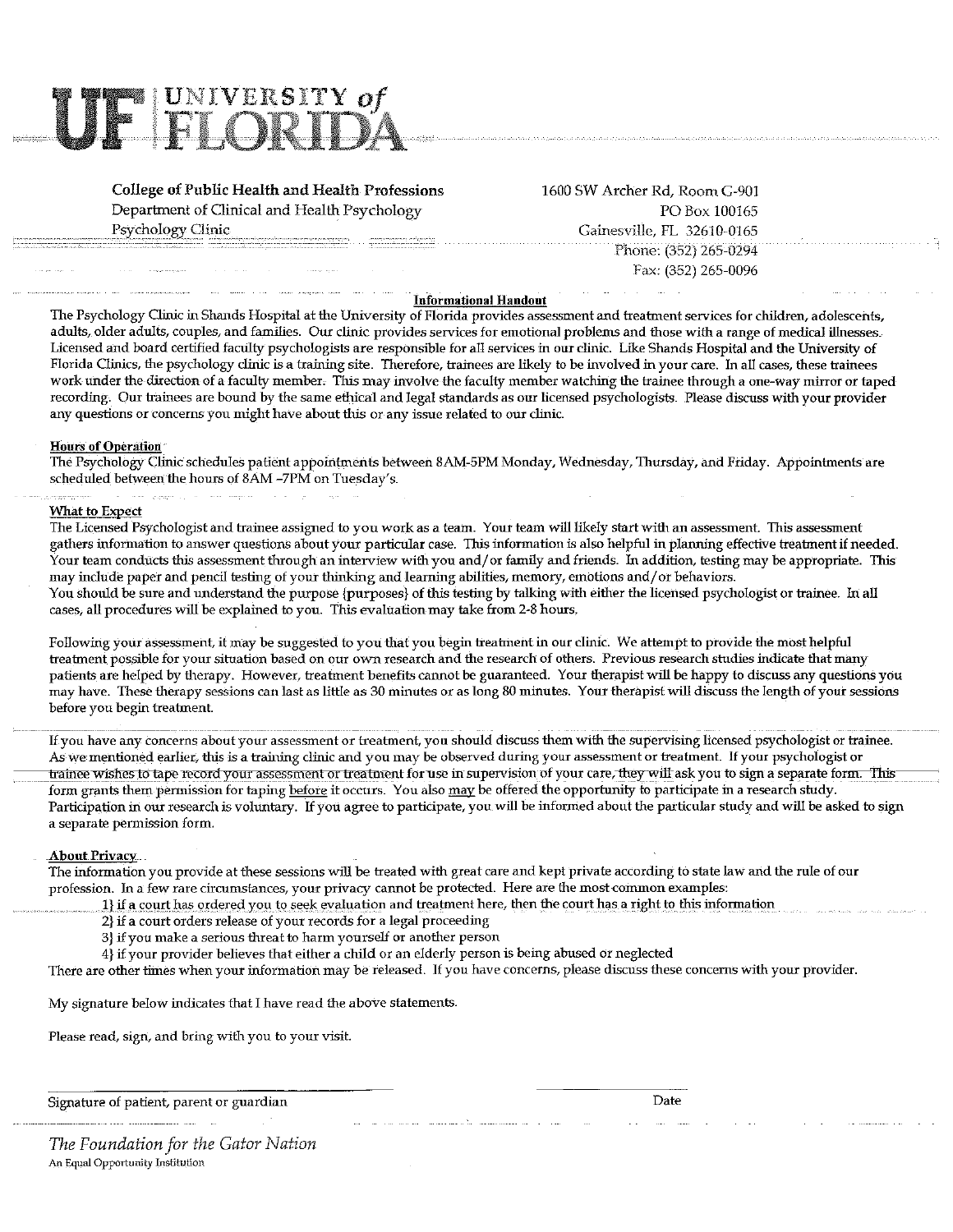# **Consent and Authorization**

## **Section A: Notice of Limited Liability**

I, on behalf of myself, my child, and/or my ward, hereby acknowledge I have been informed that: Care and treatment that I/we receive at this and other Florida Health Professional Association clinics/facilities, associated with the Department of Clinical and Health Psychology, will be provided by University of Florida employees and/or agents. I understand that these health-care providers are under the exclusive supervision and control of the University of Florida Board of Trustees and liability for their acts or omissions is limited to \$100,000 per claim or judgment by any one person and to \$200,000 for all claims or judgments arising out of the same incident or occurrence (see Florida statutes 726.28). Effective October 1, 2011 the amounts will be adjusted to \$200,000 per claim or judgment by any one person and to \$300,000 for all claims or judgments arising out of the same incident or occurrence.

# **Section B: Treatment Authorization, Assignments of Proceeds, Authorization to Release Information and Guarantor Agreement**

- 1. Authorization for Routine Diagnostic Procedure and Psychological Treatment-I hereby consent to such diagnostic procedures which in the judgment of my healthcare provider may be considered necessary or advisable while a client at a Florida Health Professionals Association (FHPA) clinics/facility. I recognize that the FHPA providers are employees of a healthcare teaching and research institution and that my treatment and care will be observed and in some instances aided by students under appropriate supervision.
- 2. Assignment of Benefits-I hereby assign to the FHPA payment from all third-party payers\* and with whom I have coverage or from whom benefits are or may become payable to me, for the charges of health care services I receive for, related to, my treatment (past, present, or future). I agree to be personally responsible for payment of any healthcare services that are not covered by my third-party payers\*, including, but not limited to, not covered or out-of-network services, deductibles, co-insurance, and/or co-payments.
- 3. Release of Medical Information by the Florida Health Professionals Association-By signing in the space below as Patient/Guardian, I hereby authorize the FHPA providing services during my outpatient clinical care, to release information from and/or copies of my psychological records and other information as may be required for my psychological care and to secure payment for charges incurred by me or on my behalf, to any other FHPA clinic/facility, my physician, to my referring physician, the guarantor on my accounts, insurance companies for which I have assigned benefits for my treatment and care, or to any sponsors that the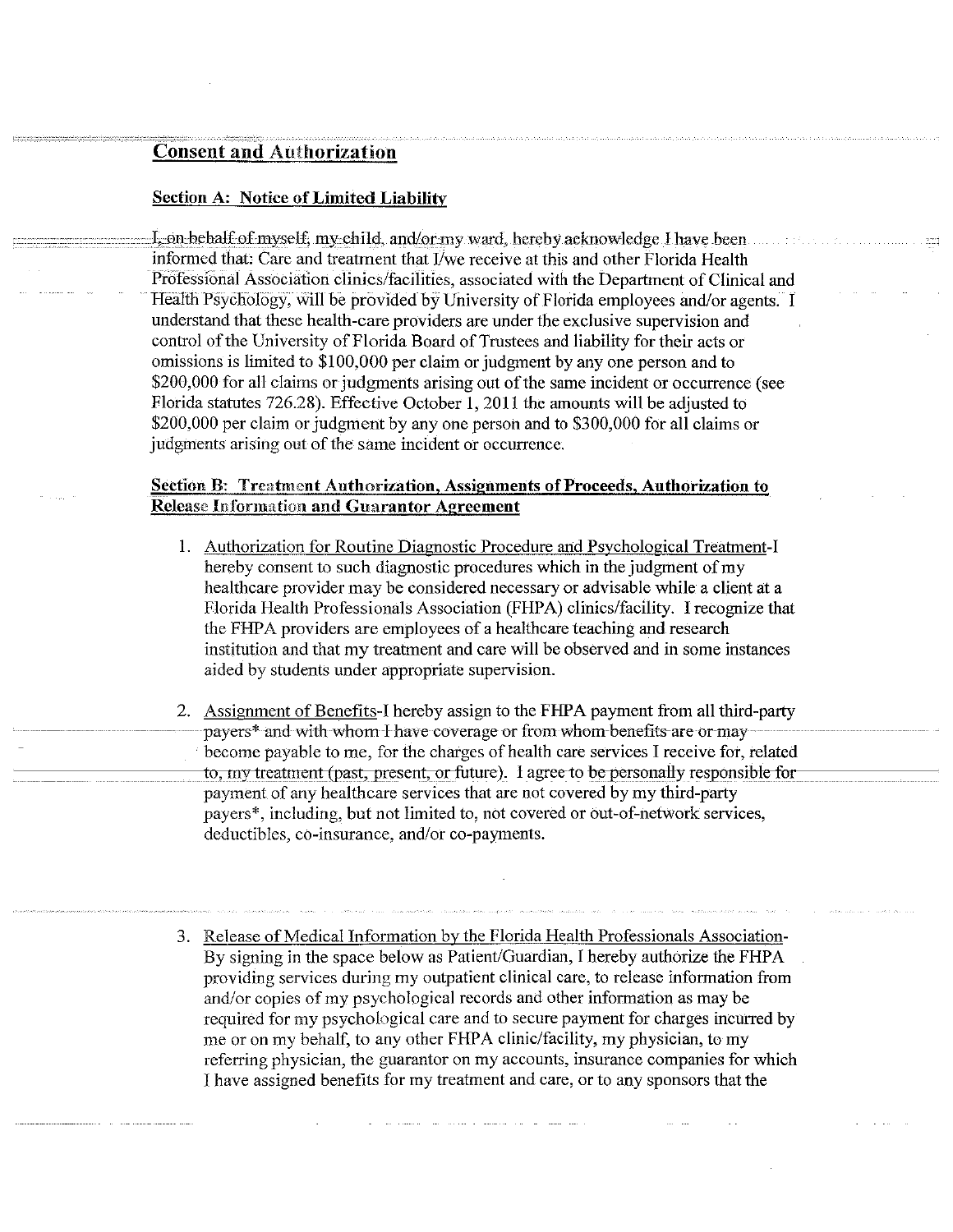FHPA may later obtain to contribute payments for my treatment and care. I also authorize release of any information to any and all regulatory and/or accrediting organizations as necessary to the outpatient clinics to maintain its licensure and accredited status.

Guarantor Agreement- By signing in the space below as Patient/Guardian or guarantor, or as patient's/guardian's spouse or guarantor's spouse, I hereby agree that all charges connected with the treatment, not covered by any insurance, program, sponsorship or other third-party coverage I may have are due and payable by me at the time of the visit or discontinuation of treatment or in a prearranged payment plan agreeable to FHPA. If the insurance information I have provided is not active at the time of service or if the services provided are not covered by my insurance company, I will be responsible for any balance due. The charges I agree to pay are those listed in the master billing charge manual, which are available for inspection upon request and incorporated herein by reference. I hereby acknowledge that, unless the FHPA and my insurance company or thirdparty carrier have agreed that I will not be billed, if the FHPA has agreed to bill my insurance or other third-party carrier it has agreed to do so as a courtesy and that the FHPA has the right to demand payment in full from me at any time prior to full payment from any insurance carrier. If an overdue account is referred by collections, I agree to pay the attorney's fees, court costs and/or collection agency fees associated with the collection process. I specifically waive any exemption of wages from garnishment, which might be available by law, and agree that my wages can be garnished in the event a Judgment is entered against me for collection of the outpatient clinic charges I have agreed to pay.

\*Third-party payers include, but are not limited to, coverage available from: Medicare, Tri-care, or governmental programs; health, accident, automobile, or other insurance; workers compensation; HMO (commercial, Medicare); self-insured employers; and any sponsors who may contribute payment for services.

| Patient/ Guardian Signature:                           | the continuous company of the fundamental company of the first that |
|--------------------------------------------------------|---------------------------------------------------------------------|
| Patient's/ Guardian's Spouse Signature:                |                                                                     |
| Guarantor Signature (if other than patient/ guardian): |                                                                     |
| Guarantor's Spouse Signature:                          |                                                                     |
| <br>Name of Insured (if other than patient):           |                                                                     |
| Witness (Adult 18yrs and over):                        | Date:                                                               |